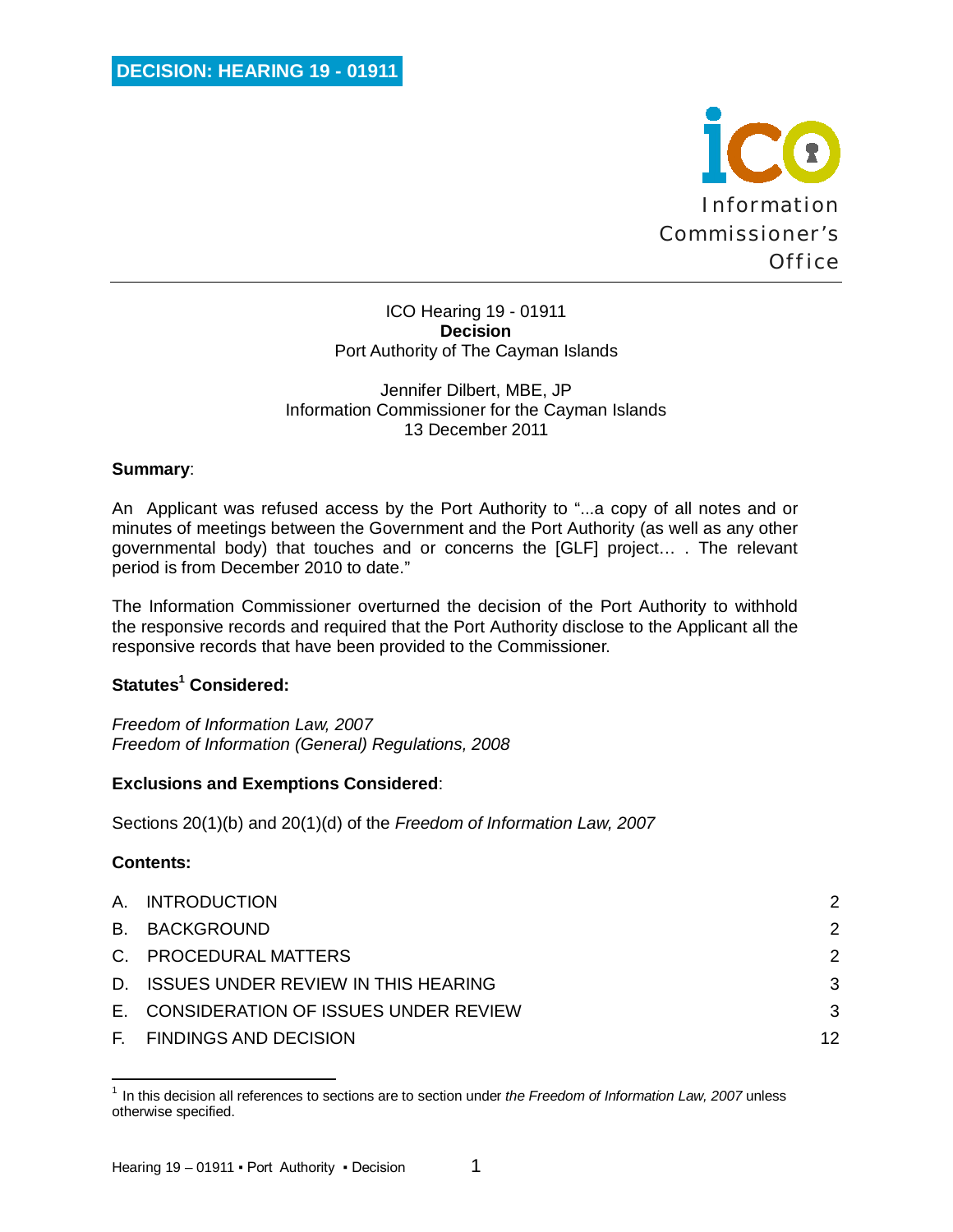### **A. INTRODUCTION**

- [1] On 16 June 2011 the Applicant made a request to the Port Authority of the Cayman Islands ("PA") under the Freedom of Information ("FOI') Law for the following records: "...a copy of all notes and or minutes of meetings between the Government and the Port Authority (as well as any other governmental body) that touches and or concerns the [GLF] project… . The relevant period is from December 2010 to date."
- [2] After seeking an extension under section 7(4), the PA responded to the Applicant, denying access and citing the exemptions in sections 20(1)(b) and 20(1)(d).
- [3] As the initial decision had been taken by the Chief Officer, there was no Internal Review and the matter was appealed to the Information Commissioner's Office ("ICO").
- [4] The matter could not be resolved through mediation, and a formal Hearing commenced before me on 20 September 2010.

### **B. BACKGROUND**

- [5] The Port Authority is responsible for managing ports and port areas on behalf of the Government of the Cayman Islands under the provisions of the Port Authority Law (1999 Revision). This includes the "establishment and control of berths". The Port Authority is governed by a Board of Directors, which is appointed by the Cabinet and is responsible to the Ministry of Finance, Tourism and Development.
- [6] The responsive records pertain to the termination by Government of an agreement to construct a new cruise berth in the George Town port with one developer, the signing of a new agreement with another developer, and the overhaul of the Board of Directors shortly thereafter. These matters have received, and continue to receive up to the date of this Decision, a great deal of attention in the media.

### **C. PROCEDURAL MATTERS**

- [7] The only procedural matter that emerged during this Hearing was the erroneous claim of the exemptions in section 20(1)(b) and (d) by the Information Manager in the initial decision. Section 20(2)(b) clarifies that these exemptions may only be claimed by the Minister or Chief Officer concerned. When the Applicant pointed out this error, the PA corrected its position and the Director/Chief Officer confirmed his reliance on the same exemptions.
- [8] The PA did not submit responsive records for this Hearing. Instead it relied on the responsive records previously made available at the investigation stage of this appeal. In order to avoid any confusion, the ICO contacted the PA and confirmed the precise scope of the responsive records after the Hearing had commenced. The responsive records which have been provided to me are: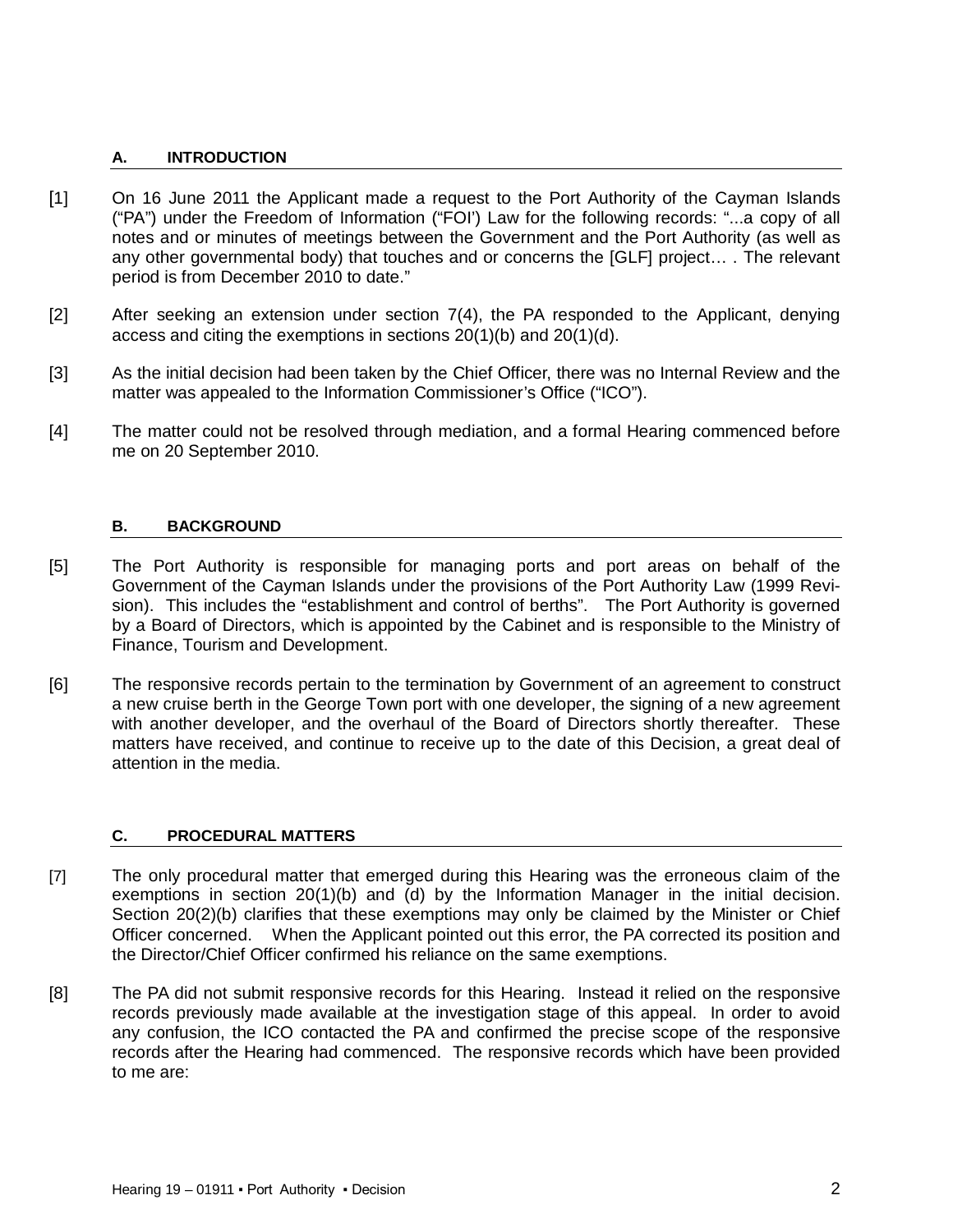- a) A copy of the Memorandum of Understanding between the Cayman Islands Government and China Harbour Engineering Company Ltd, dated 13 June 2011;
- b) Legal advice from Priestleys, dated 19 April 2011;
- c) Financial analysis, dated 20 April 2011;
- d) Minutes of five meetings of the Board of Directors, dated between 20 April and 25 June 2011.
- [9] I find it noteworthy that no notes or minutes of meetings between the Government and the Port Authority (as well as any other governmental body) that touch on or concern the GLF project, as requested by the Applicant, have been provided for the period prior to 20 April, despite my specific request that the PA confirm that they hold no other pertinent records.
- [10] Due to the heavy workload in the ICO, and the relative shortage of adequate resources, I informed both parties in writing on 22 November 2011 that I was seeking an extension of the period allowed for my Decision, as per section 43(1).

# **D. ISSUES UNDER REVIEW IN THIS HEARING**

- [11] The issues to be decided in this Hearing are:
	- 1. **Section 20(1)(b):** Are the responsive records exempt from disclosure because their disclosure would, or would be likely to, inhibit the free and frank exchange of views for the purposes of deliberation?
	- 2. **Section 20(1)(d):** Are the responsive records exempt from disclosure because their disclosure would otherwise prejudice, or would be likely to prejudice, the effective conduct of public affairs?

In accordance with section 26(1), these exemptions are subject to a public interest test, which is further discussed below.

## **E. CONSIDERATION OF ISSUES UNDER REVIEW**

## 1. **Section 20(1)(b)**

[12] The Port Authority seeks to deny access to the responsive records under section 20(1)(b) which states:

> *"…a record is exempt from disclosure if- … its disclosure would, or would be likely to, inhibit the free and frank exchange of views for the purposes of deliberation…".*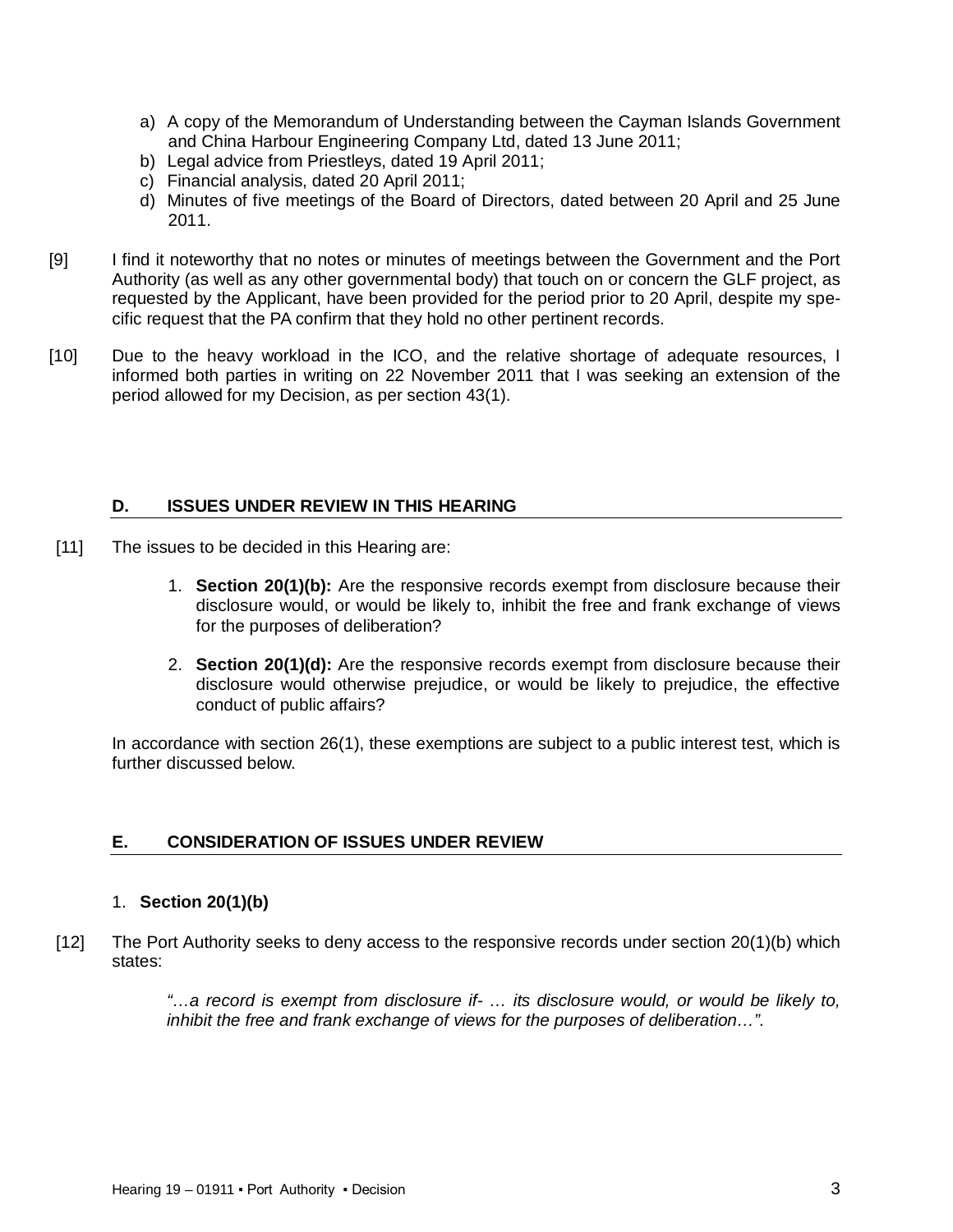# **The position of the Port Authority**

- [13] Neither of the two parties has made a Submission, but both have instead chosen to rely on the correspondence preceding the Hearing as their respective submissions. In the case of the PA, this relates in particular to the letter dated 22 August 2011 in which the Director/Chief Officer informed the Applicant of the position of the PA. In his letter, the Chief Officer does not separate the arguments in respect of the two exemptions claimed.
- [14] According to the PA the responsive records consist of "opinions, recommendations and other reflections of staff thinking integral to the pre-decisional, deliberative process". The PA submits that the exemption should apply because the minutes "contain individual opinions and exist in draft form as well as are unsigned, therefore, not formally adapted [sic] by the Board." This last point is due to the fact that "the Board that Created the minute(s) was dissolved and a new Board is now in effect."
- [15] The Chief Officer claims that,

the document(s) contain or reflect advisory opinions, recommendations and deliberations comprising part of a process by which governmental decisions and policies relating to this particular project was formulated. Therefore, it is seen that in order to enhance the quality of the decisions, there needs to be a privilege which protects open and frank discussion among those who make these decisions within the Port Authority and Government.

[16] In addition,

these documents reflect the collaboration of personal opinions, advice, etc. of individuals on the board and if released, would inaccurately reflect or prematurely disclose the views of the previous Board and by which a table of events have already unfolded as the information contained was to assist in the Board's decision making at a later date as the draft minutes are: first, prepared, then finalized and adapted for signature. The deliberations, in this case, were not yet concluded and disclosure would have the effect of interfering with the conduct of public affairs. [sic]

## **The position of the Applicant**

- [17] While it is helpful for any applicant to put forward arguments to support their position, it is important to note that, as per section 43(2) of the FOI Law, in any appeal under section 42, the burden of proof shall be on the public authority to show that it acted in accordance with its obligations under this Law.
- [18] The Applicant has not made a specific submission for this Hearing, but instead refers to the preceding correspondence, as well.
- [19] In response to the arguments raised by the PA, the Applicant points out, in their email of 8 August 2011, that,

though the original board at the material time was disbanded, my understanding is that the new board still comprises a certain number of members from the old board – hence there is consistency in members with actual knowledge of the facts.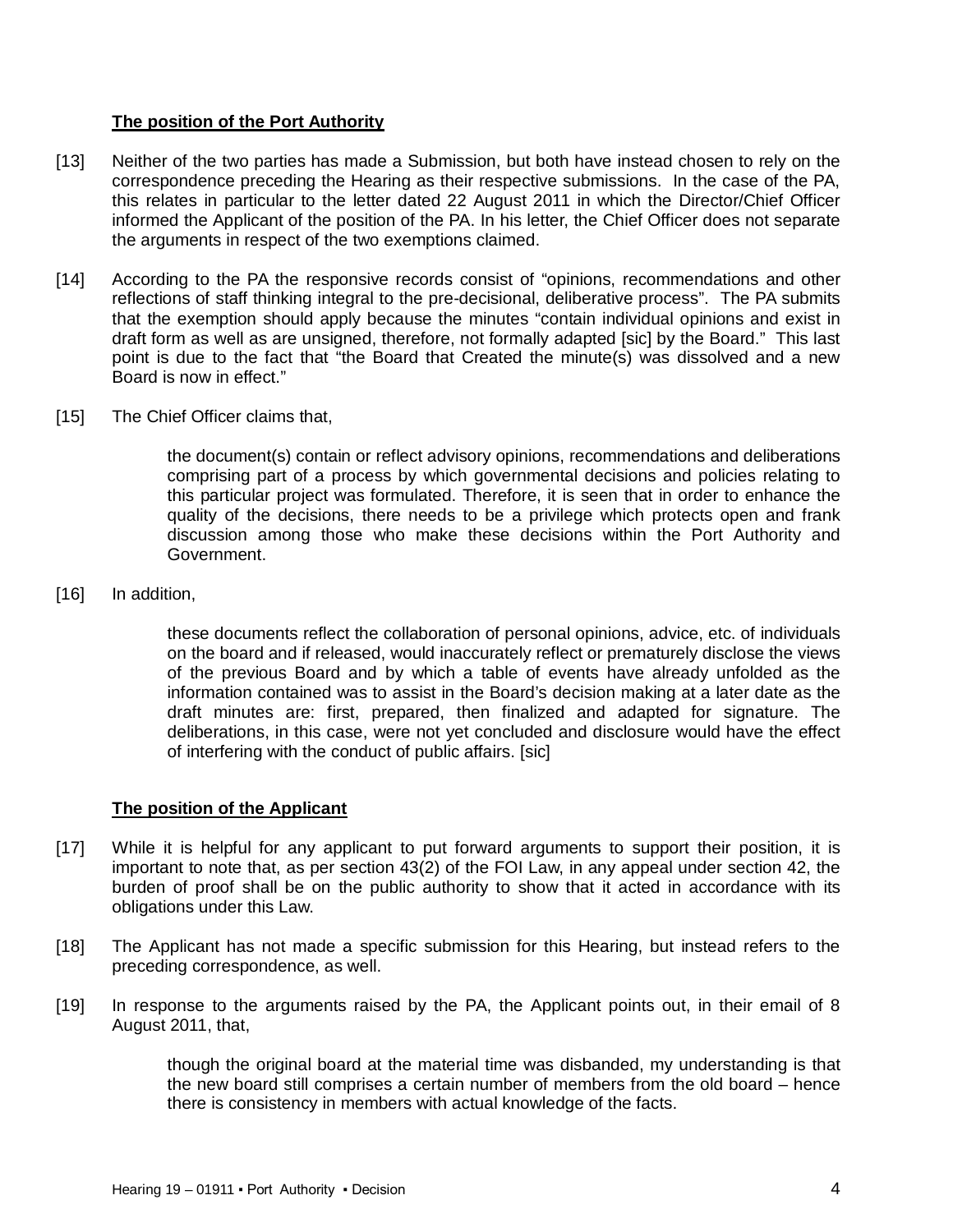[20] The Applicant also states that "the issues concern a high-profile project where it is very much in the public interest that the relevant minutes be disclosed", and that "until the minutes are seen, a decision cannot be made as to any privilege that may claim to be attached", and "the minutes likely contain actual decisions by the board, not just deliberations."

### **Discussion**

 $[21]$  I have previously considered the parameters of the exemption in section 20(1)(b) in detail in my Hearing Decision 9-02210.<sup>2</sup>

In that Decision I concluded that,

the exemption in section 20(1)(b) of the FOI Law intends to protect against disclosure which would result, with a certain degree of probability, in restraining the unimpeded, open and honest exchange of views expressed for the purpose of evaluating competing arguments or considerations with a view to making a decision of an issue before a public authority.

#### I also stated that,

for a record to have any prospect of protection under this exemption it is a prerequisite that the record must actually document a free and frank deliberation in the first place. I can think of no circumstances where free and frank deliberation would be inhibited by the release of any other record, or partial record, than the account of an actual free and frank deliberation itself. This is not to say that other exemptions may not apply.

I will consider the potential application of this exemption to the various responsive records in the order indicated in part C above.

[22] (a) The Memorandum of Understanding ("MOU") between the Cayman Islands Government and China Harbour Engineering Company Ltd, dated 13 June 2011:

The MOU was published in the media in June 2011.<sup>3</sup> Therefore, this document is already in the public domain and no exemption applies to it.

[23] (b) Legal advice from Priestleys, dated 19 April 2011:

Legal advice is normally protected under the exemption in section 17(a) on the basis that "it would be privileged from production in legal proceedings on the ground of legal professional privilege." I find it very poor on the part of the PA that they did not raise this exemption at any point in their argumentation.

 2 Information Commissioner's Office ICO Hearing 9-02210 Decision Cayman Islands National Insurance Company (CINICO) 24 March 2011 paras 39 and 42 http://www.infocomm.ky/pubdocs/file/March%202011/ICO%20Decision% 209-02210%20CINICO%20(FINAL).pdf

<sup>&</sup>lt;sup>3</sup> See: http://caymannewsservice.com/politics/2011/06/21/chinese-get-49-yrs-concession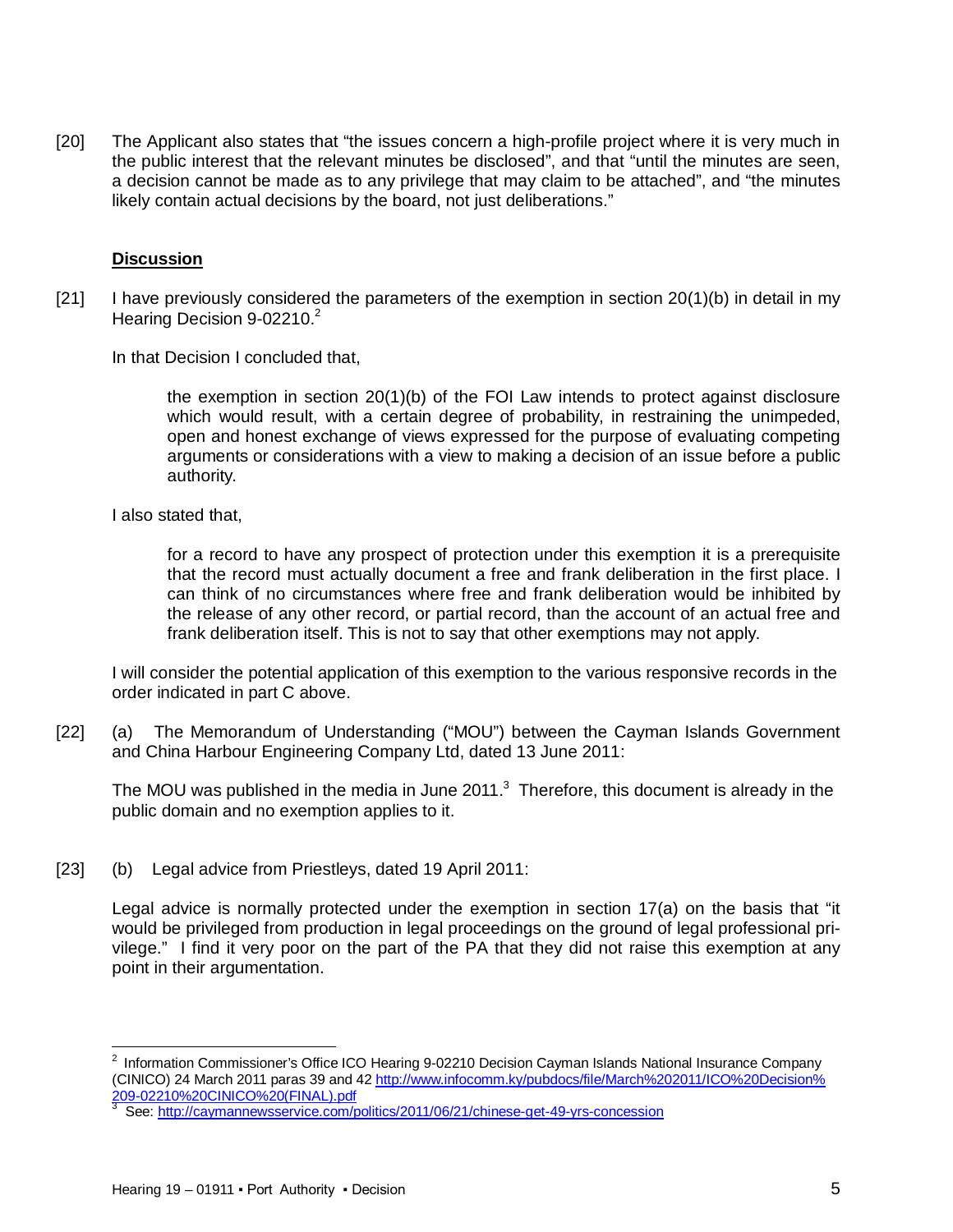Nonetheless, this document has recently been widely discussed and published in the media.<sup>4</sup> Consequently, it is also already in the public domain and is not protected from disclosure under the FOI Law.

[24] (c) Financial analysis, dated 20 April 2011:

The report is an analysis commissioned by the PA relating to the relative commercial merits and risks of, and a comparison between, the then existing arrangement with one developer, and the new agreement with a new developer.

Clearly, the exemption in section 20(1)(b) does not apply to this responsive record as it does not contain any free and frank deliberations. As such, following the reasoning of Decision 9-02210 outlined above, it is not the case that the free and frank deliberations of a public authority would be inhibited, or in any way impeded as a result of the disclosure of this record.

[25] As an additional point, I note that the report is marked as "private and confidential". This has no bearing on the applicability of section 20(1)(b), but I want to raise it to clarify that I have considered it.

I concluded in my Hearing Decision 15-00611 that

the mere marking of a document as "confidential" "does not provide a good indication of whether the information has the necessary quality of confidence, and … it remains the public authority's duty to decide whether or not an exemption should apply. A duty of confidentiality does not arise merely because the responsive record is stamped as "confidential"….<sup>5</sup>

I believe that this same reasoning is also valid in respect of the markings of the report.

[26] (d) Minutes of five meetings of the Board of Directors dated between 20 April and 25 June  $2011$ 

The minutes of the PA are consistently structured, in that they each contain a title block with the date, time and location of each meeting, as well as a list of present and absent members, and additional attendees. The body of the minutes contains titles of matters that were discussed and under each title a brief bullet-point account of the major points made, actions taken, or decisions reached. Each minute ends with a notice and time of adjournment.

[27] Under section 12(1) a public authority is required to provide partial access where an entire record cannot be disclosed. As explained above, the exemption in section 20(1)(b) can only apply to those parts of the minutes which actually document a free and frank discussion. Therefore, it is clear to me that the exemption does not apply to most of the minutes, including the title block (date, time, location, members, attendees), the titles of matters discussed, the details of actions taken and decisions reached, and the adjournment notice and time.

 $\overline{\phantom{a}}$ <sup>4</sup> See: http://www.caymannewsservice.com/politics/2011/11/25/glf-may-get-public-cash

<sup>5</sup> Information Commissioner's Office ICO Hearing 15-00611 Decision Ministry of Finance, Tourism and Development 2 September 2011 para 69 http://www.infocomm.ky/pubdocs/file/September%202011/ICO%20Decision%2015-00611%20Min\_%20F,T%20&%20D%20%20(FINAL).pdf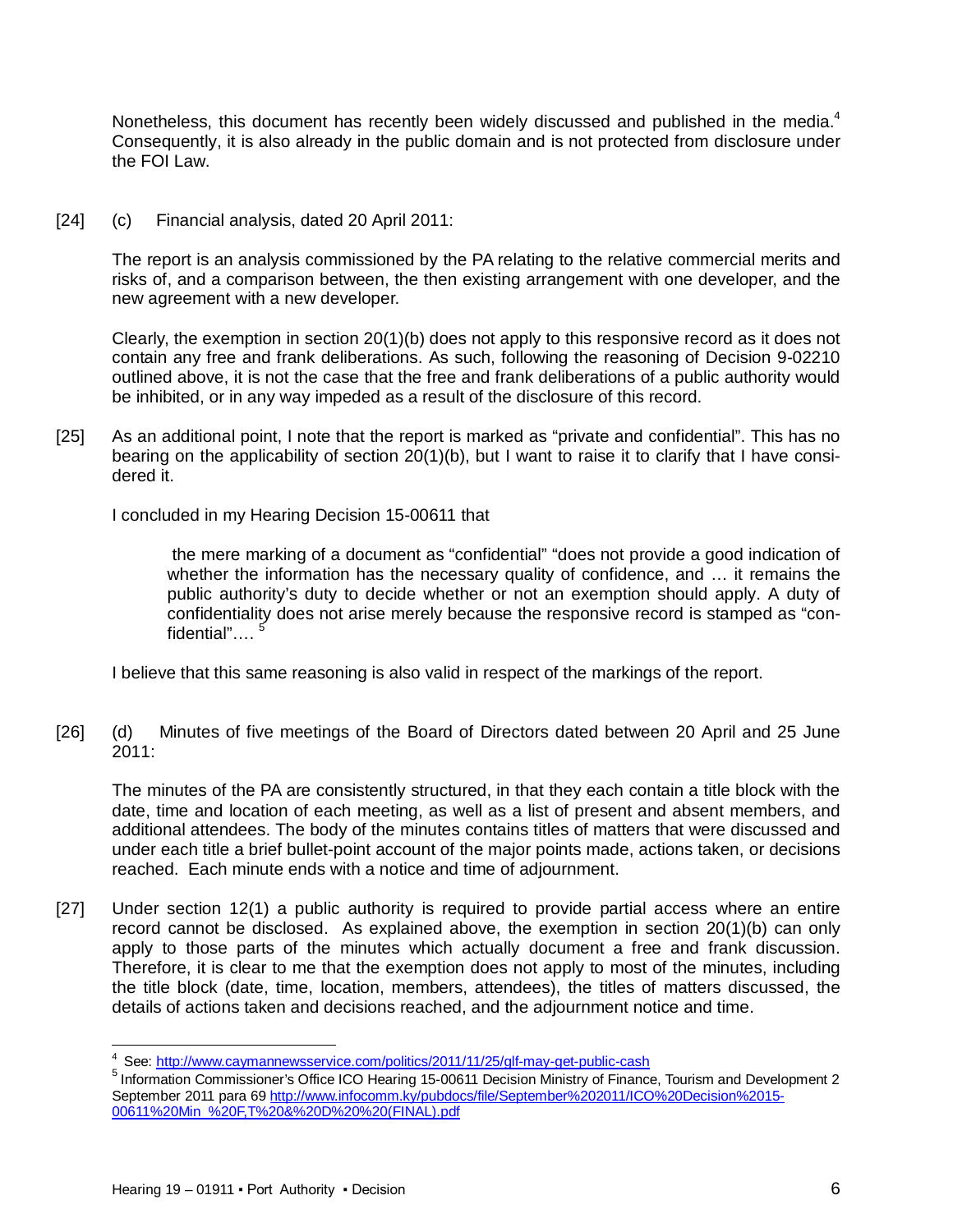- [28] The bullet-point accounts of topics considered during the documented meetings may potentially be subject to the exemption in section 20(1)(b), as they may harbour free and frank deliberations. Based on the criteria explained above, I have reviewed the minutes and find that the exemption applies as follows.
- [29] The minutes of the meetings of 20 April, 19 May and 15 June 2011 do not contain any information that can be characterized as an open and honest exchange of views expressed for the purpose of evaluating competing arguments with a view to making a decision of an issue before the PA. While these minutes contain decisions, they do not contain a record of discussion or opposing views. Similarly, the minutes of the meeting of 24 June 2011 contain the opinions of various attendees, but there were no competing arguments. Consequently, this cannot be characterized as a "free and frank discussion".
- [30] In the minutes of the meeting of 25 June, the 3<sup>rd</sup>,  $7<sup>th</sup>$  and 9<sup>th</sup> bullet points reflect an open and honest exchange of views for the purposes of deliberation.
- [31] **Consequently, I find that the exemption in section 20(1)(b) does not apply to the minutes of 20 April, 19 May, 15 June and 24 June 2011. However, the exemption does apply to the 3 rd, 7th and 9th bullet points in the minutes of 25 June.**

### **Public Interest Test**

[32] Even where the exemption in section 20(1)(b) applies, I am obliged as per section 26(1) to consider whether disclosure would nevertheless be in the public interest.

The public interest is defined in regulation 2 of the FOI (General) Regulations 2008 (the "Regulations"), as follows:

"public interest" means but is not limited to things that may or tend to-

- (a) promote greater public understanding of the processes or decisions of public authorities;
- (b) provide reasons for decisions taken by Government;
- (c) promote the accountability of and within Government;
- (d) promote accountability for public expenditure or the more effective use of public funds;
- (e) facilitate public participation in decision making by the Government;
- (f) improve the quality of services provided by Government and the responsiveness of Government to the needs of the public or of any section of the public;
- (h) [sic] deter or reveal wrongdoing or maladministration;
- (i) reveal information relating to the health and safety of the public, or the quality of the environment or heritage sites, or measures to protect any of those matters; or
- (j) reveal untrue, incomplete or misleading information or acts of a public authority.

Section 4 also clarifies that the general right of access is balanced against the public interest in exempting from disclosure certain types of information.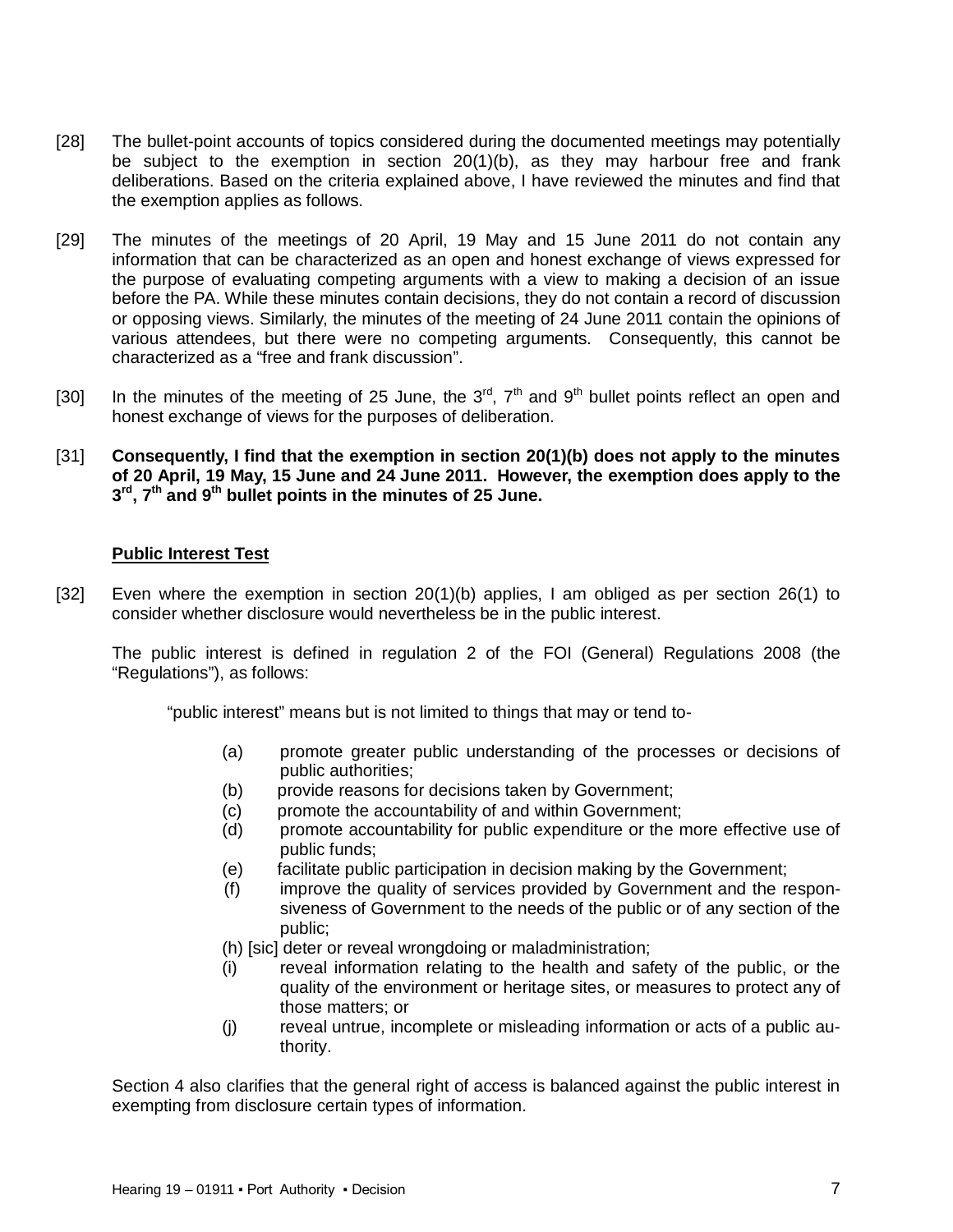### Public interest factors in favour of disclosing the responsive records:

[33] The Applicant has briefly provided their views on the public interest in their email of 8 August 2011:

> The issues concern a high-profile project where it is very much in the public interest that the relevant minutes of meetings be disclosed.

[34] I believe that a number of other factors in favour of disclosure must also be taken into account. In particular, I consider that points (a), (b), (c) and (d) above are relevant, namely that the disclosure of the exempted parts of the minutes of 25 June 2011 would: promote greater public understanding of the decisions of the PA; provide reasons for decisions taken by the PA ; would promote the accountability of the PA for their decisions; and, perhaps most importantly, promote accountability for public expenditure or the more effective use of public funds.

### Public interest factors in favour of withholding the responsive records:

[35] The PA has briefly, but explicitly, considered the public interest test, as it is required to do under section 26(1). The PA states, by means of the letter of the Chief Officer dated 2 August 2011, that,

> Although the interest for disclosure is very high, disclosure would hamper the current Board's ability to deliberate without fear of being labeled or penalized. This then, interferes with the Board's productivity and also the productivity of the country going forward. The deliberations were still at a stage where disclosure of such information could be inaccurate as that particular point of view or recommendation may or may not have been subject to change. And finally, disclosing would give an advantage to individuals or groups to which they are not entitled.

[36] I do not believe there are any further public interest factors that could be added in favour of withholding the responsive records.

## Public interest conclusion

 $\overline{\phantom{a}}$ 

- [37] Given the extraordinary attention the port extension and the other topics documented by the responsive records have received and continue to receive in the media, I wish in the first instance to clarify that "public interest" in the context of an FOI application and appeal means "something which serves the interests of the public", and not "something which the public is interested in". Therefore, the media attention for the port expansion is only relevant in so far as it is an indication of the former, not as an indication of the latter.<sup>6</sup>
- [38] The port expansion is an exceptional capital project of Government, which has been called "the most expensive" of its kind in the Cayman Islands to date, involving construction costs of reportedly close to \$ 200 million. As such, in my view it is entirely proper that this project and

 $6$ This is consistent with the guidance of the UK's Information Commissioner in respect of the public interest in: Information Commissioner's Office *Freedom of Information Act. Environmental Information Regulations. The Public Interest Test* Version 3 3 July 2009

http://www.ico.gov.uk/upload/documents/library/freedom\_of\_information/detailed\_specialist\_guides/fep038\_public\_int erest\_test\_v3.pdf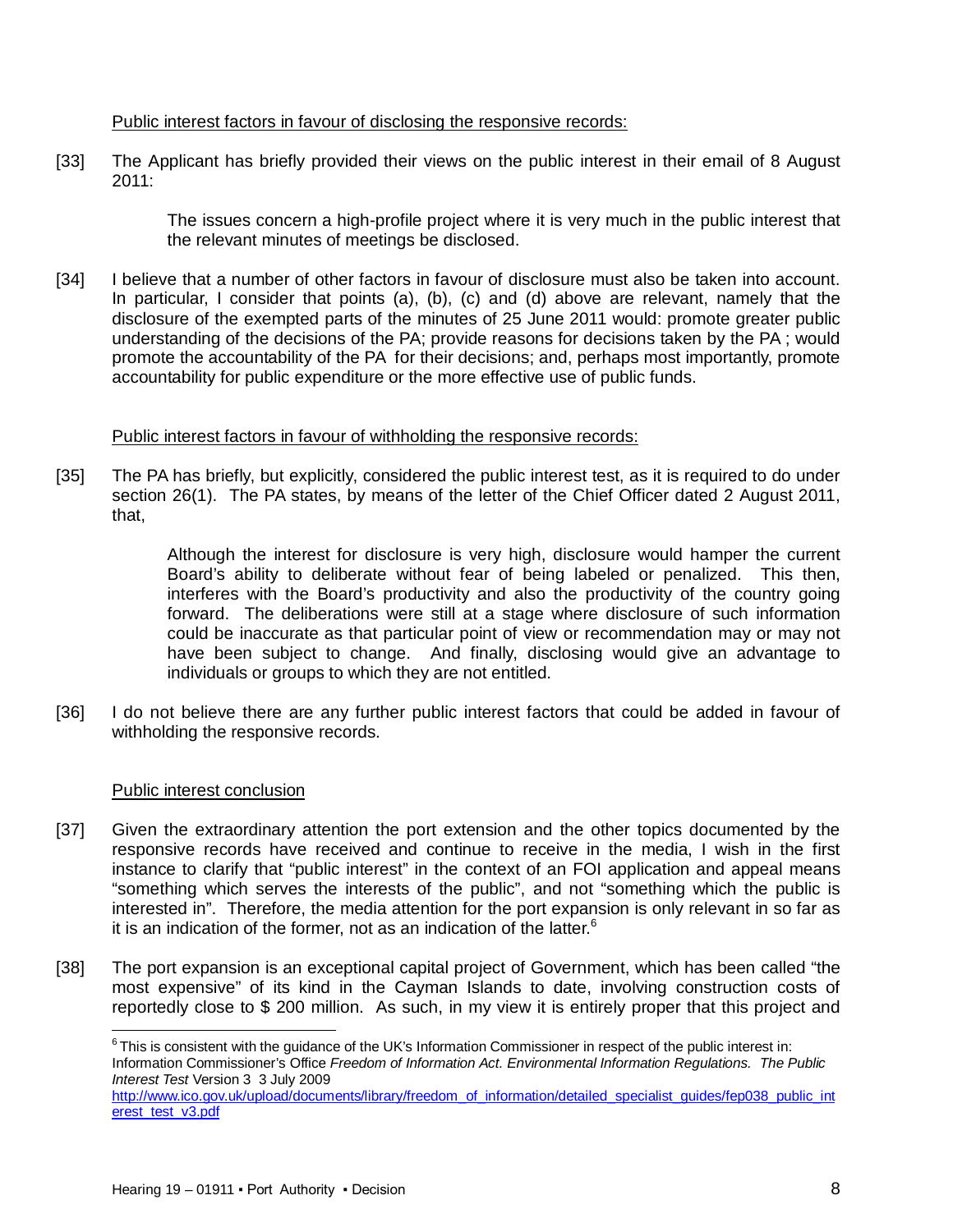the decisions relevant to it should receive very close scrutiny from Government and the general public alike. Indeed, the PA seems to agree with this point, since the Chief Officer, in his letter of 2 August 2011, states that "the interest for disclosure is very high".

- [39] I believe that the PA's views are poorly expressed. The alleged "fear of being labeled or penalized" is in my opinion irrelevant. I assume this statement means that the Board would somehow be negatively labeled or penalized in the eyes of the general public if the minutes were disclosed. I find this argument less than convincing: a public authority, including the members of a Board of Directors, must be willing to accept responsibility for its actions and decisions. This is the essential meaning of governmental accountability and transparency, which, as section 4 makes clear, are some of the "fundamental principles underlying the system of constitutional democracy", central to Freedom of Information and a healthy democracy.
- [40] I fail to see how disclosure would interfere with the Board's or the country's productivity. The production of the minutes and the other responsive records does not impose any particular hardship or cost on the PA. Indeed, it could be argued that the withholding of the responsive records, as the PA has chosen to do, has caused more work for the PA than their disclosure would have done.
- [41] I will discuss the alleged draft status of the minutes separately, below, as I do not consider this to be a relevant factor in the balancing of the public interest. A draft document is as much a record under the Law, as a final document. All that is required is that an applicant is informed of its draft status.
- [42] It is unclear to me what the meaning is of the final statement in the PA's discussion of the public interest, that "disclosing would give an advantage to individuals or groups to which they are not entitled." I believe this statement is at best misplaced, at worst indicative of a bias against openness. It is precisely for this reason that the FOI Law does not require that an applicant provides his real name, or reasons for the request, namely that – with the exception of a record containing personal information – it should be irrelevant who the applicant is or what he will use the information for. A record is either open, or it is not, just as government is either transparent, or it is not.
- [43] **I do not find that the arguments in favour of withholding the exempted parts of the minutes of 25 June 2011, outweigh the arguments in favour of disclosing, and it would therefore be in the public interest to disclose these sections.**

## **2.Section 20(1)(d)**

[44] The Port Authority seeks to deny access to the responsive records under section 20(1)(d) which states:

> *"A record is exempt from disclosure if…its disclosure would otherwise prejudice, or would be likely to prejudice, the effective conduct of public affairs."*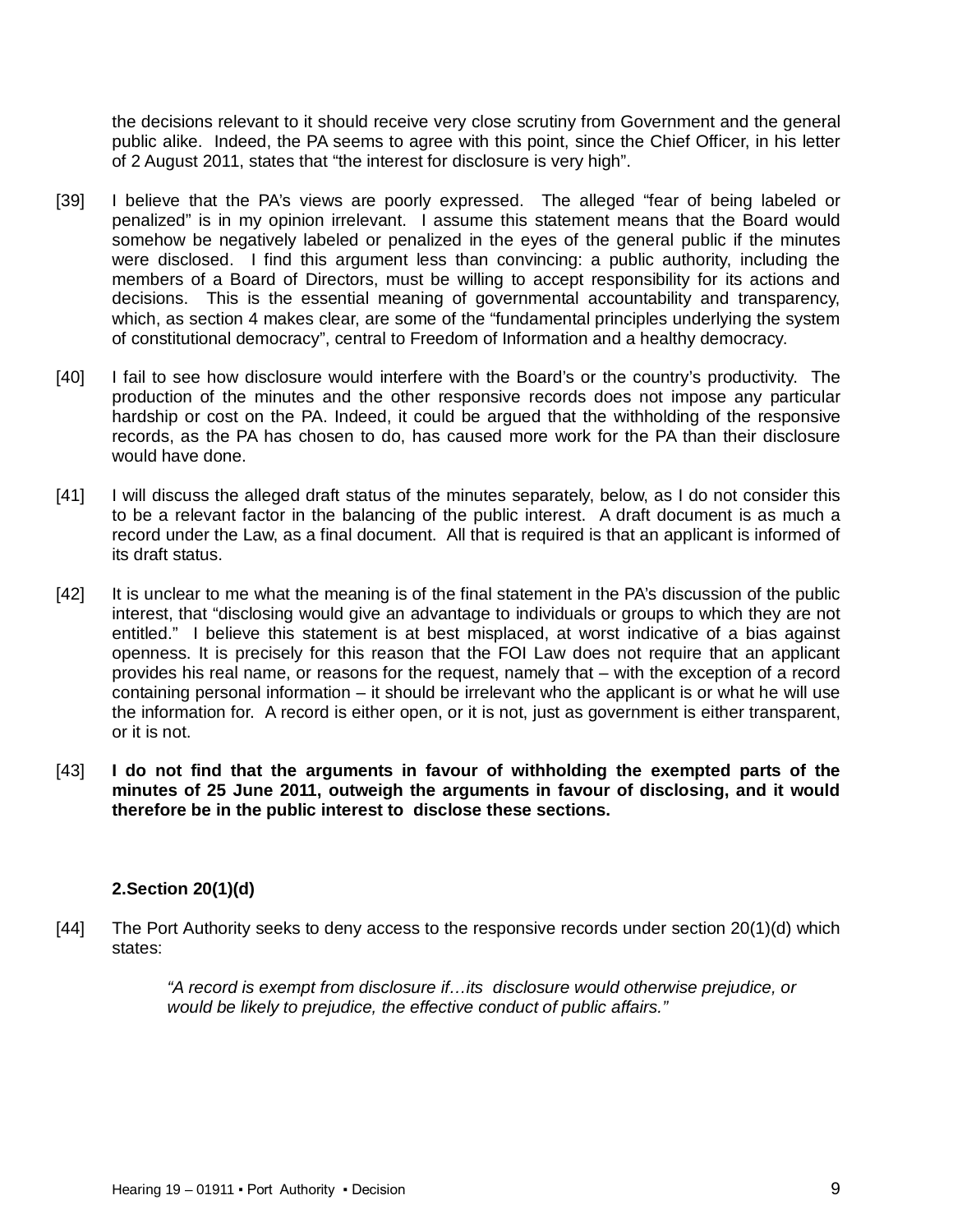# **The position of the Port Authority**

[45] Since the PA did not separate their arguments in respect of the two exemptions it has claimed, I refer to the description of the PA's position on section 20(1)(b), above.

# **The position of the Applicant**

[46] For the Applicant's position on this exemption, I also refer to the statements outlined in respect of section 20(1)(b), above.

## **Discussion**

[47] (a) The Memorandum of Understanding ("MOU") between the Cayman Islands Government and China Harbour Engineering Company Ltd, dated 13 June 2011:

As discussed, above.

[48] (b) Legal advice from Daniel Priestley, dated 19 April 2011:

As discussed, above.

[49] (c) Financial analysis, dated 20 April 2011:

I accept that a public authority is entitled to receive advisory opinions and recommendations from an outside consultant, such as is the case here. As long as a Board has not formulated a decision on the basis of this opinion, there may be a need to protect it from disclosure, at least until a reasonable period of time has passed.

[50] I note that this type of information has been considered in another exemption, namely the exemption in section 19(1)(a), which protects "opinions, advice or recommendations". However, this exemption only applies where such materials are prepared for proceedings of Cabinet or a committee thereof. The PA in the present matter cannot be construed as being a "committee of cabinet". I refer in this regard to my decision 13-00511.<sup>7</sup>

Clearly, in my view, the legislators intended the protection of such materials only where it is directly concerned with Cabinet or a Committee thereof, and I do not see any reason why the financial analysis would need to be exempted from disclosure, especially since the decision which it might have influenced has been taken and its subject matter is therefore no longer under consideration. Therefore, I can find no reasons why the exemption in section 20(1)(d), namely that the disclosure would otherwise prejudice, or would be likely to prejudice, the effective conduct of public affairs, should apply to the financial analysis dated 20 April 2011.

 $\overline{a}$ <sup>7</sup> Information Commissioner's Office ICO Hearing 13-00511 Decision Ministry of Finance, Tourism and Development 29 July 2011 para 36 http://www.infocomm.ky/pubdocs/file/August%202011/ICO%20Decision%2013- 00511%20Min%20%20F%20T%20%20D%20(FINAL)%20.pdf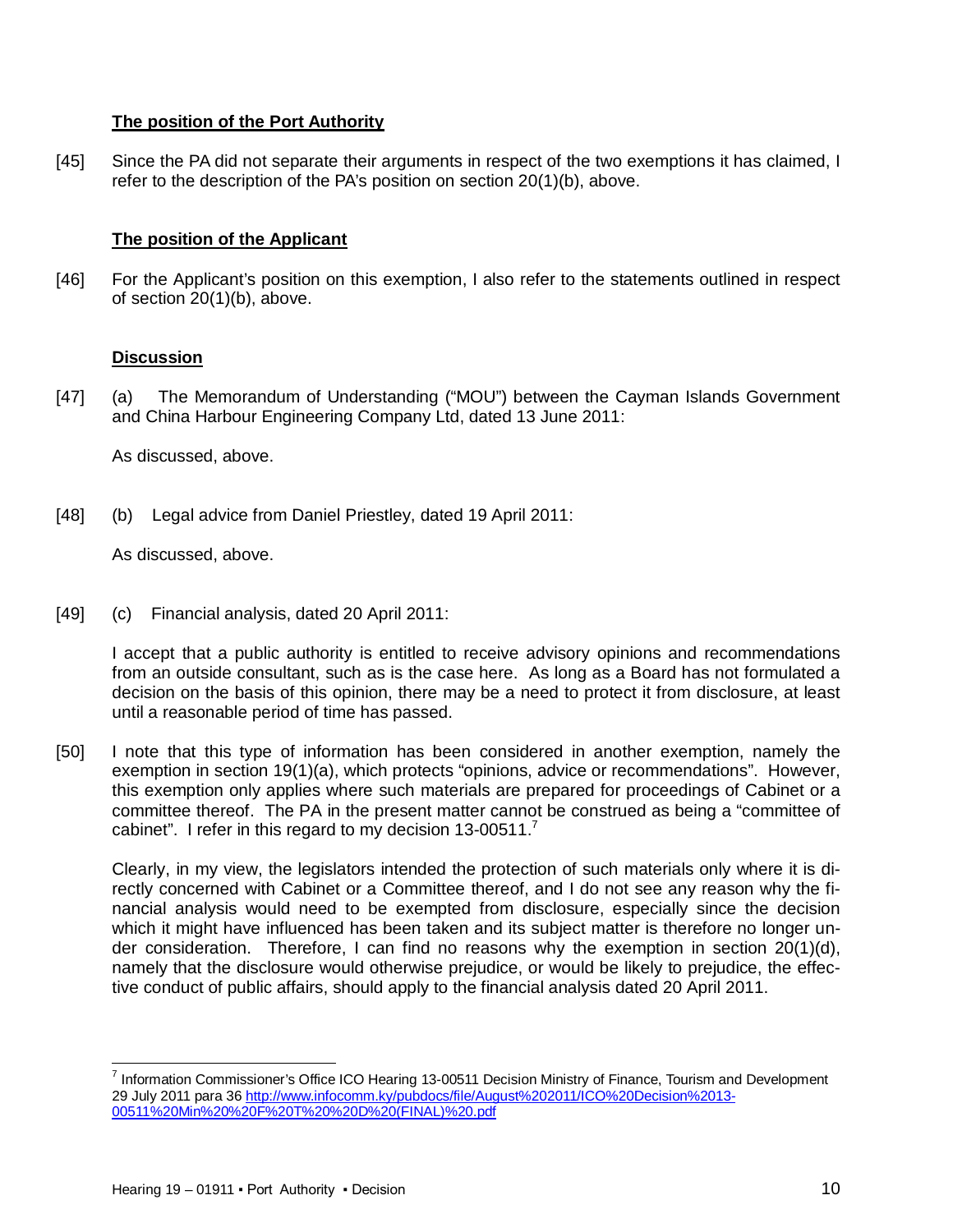[51] (d) Minutes of five meetings of the Board of Directors dated between 20 April and 25 June  $2011$ 

To the extent that they are not protected by other exemptions, I do not find that in general, minutes which document the decisions of a Board of Directors of a public authority, i.e. a public sector body that is funded by Government, should be exempt on the general grounds that their disclosure would otherwise prejudice, or would be likely to prejudice, the effective conduct of public affairs. In my mind, this is especially the case since the matters dealt with in the minutes under consideration here have been decided and are no longer part of an ongoing decision making process.

[52] The PA repeatedly refers to the draft status of the minutes. Since this issue appears most relevant to the exemption in section 20(1)(d) I will discuss it briefly here, particularly as there appears to be some confusion about this question.

Whenever a public authority creates a document, in whatever medium or format, including if it is a draft document, I consider that it falls within the definition of a record for the purposes of the FOI Law, as defined in section 2. It is clear to me that a draft record is indeed "information held in any form including… a record in writing". Therefore, the FOI Law applies to it, unless, of course, the record falls outside of the application of the Law, for instance where it is a record that documents a judicial function of a court. I disagree with the view that it somehow has to be validated before the Law applies to it. I believe this is particularly true in view of the fact that a draft document may clearly represent the accountabilities of its author, for instance where the different versions or subsequent alterations of a document are in some way significant.

[53] I disagree with the arguments expressed by the PA that the disclosure of the draft minutes "would inaccurately reflect or prematurely disclose the views of the previous Board". In fact, the views of the previous Board may more accurately be reflected in the so-called draft minutes than in the final revised version.

All records of a public authority are subject to the FOI Law, unless an exclusion or legal exemption applies. It is entirely possible that a Board's ultimate decision differs from the one expressed at a previous point in time, and that the interim decision documented in the minutes of an earlier meeting is therefore not reflective of the final course of action of the Board. Nonetheless, the accountability vested in a public authority's documentary evidence cannot be reduced to the final outcome of an issue only. It is the process, as well as the decision, which should be transparent and for which a public authority should be accountable to the general public.

- [54] These considerations are highly relevant to the minutes in the present matter, and as such, draft minutes should not be exempted under section 20(1)(d) only on the basis that they may be "draft" minutes. Draft minutes should also be considered by the PA to be responsive to this request.
- [55] In the same way as the marking a record with "confidential" does not render it confidential, neither can marking a record as a "draft" mean that the FOI Law should not apply to it, or that a particular exemption must apply to it.
- [56] In the present matter, while the minutes cover a period of three months ironically all but the last set of minutes dated 25 June 2011 have been marked as "draft". I find it unreasonable that an Applicant would be expected to wait as long as several months, before the Board decides on the final version and signs off on its minutes. The Applicant correctly points out, in their email of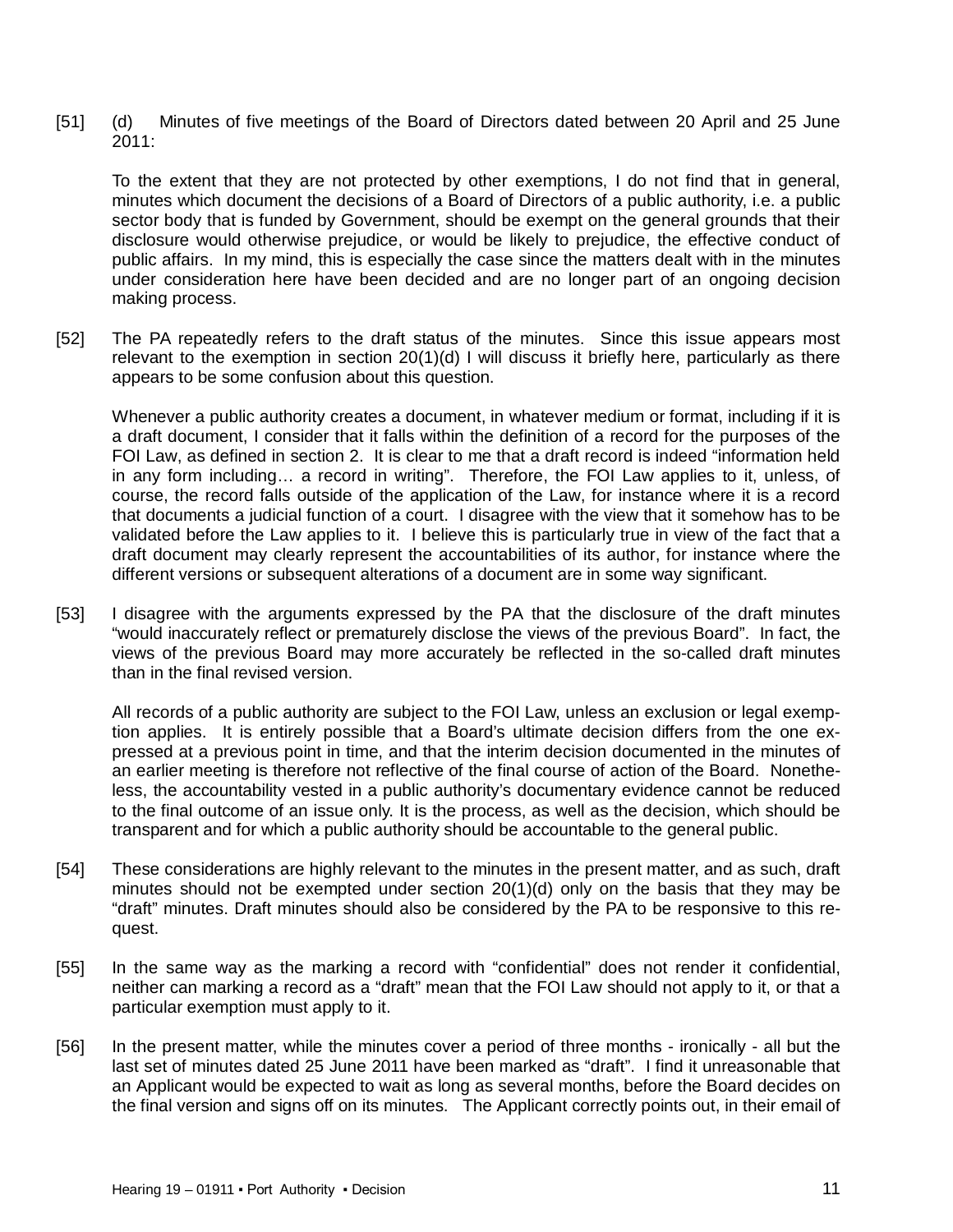8 August 2011, that there is sufficient continuity in the membership of the new Board - despite the significant changes - to allow the new Board to have knowledge of what was said in previous meetings. Since the PA has confirmed that they hold no other records responsive to this request, the present "draft" minutes are the only record of how the Board dealt with the GLF project.

- [57] Of course, a public authority that provides access to a draft record under the FOI Law should make its draft status absolutely clear to the Applicant, so that the Applicant is not confused as to the transitory or final nature of the document, whatever the case may be. Since these minutes have been stamped with the word "draft" this is sufficient notice to any reader that the actions and decisions may not reflect the final outcome of the matters discussed, but it does not absolve the public authority from its duties under the Law.
- [58] As a further clarification, I wish to explain that access and retention should not be confused: the fact that the FOI Law applies to a record does not mean it must be retained forever. The retention of a draft record will depend on its nature and significance, including whether it carries any accountabilities for the author. In the Cayman Islands Public Sector the retention and disposal of transitory records such as drafts is generally governed by express guidance from the Cayman Islands National Archive, and all public authorities must deal with their records in accordance with the guidance and the demands of the National Archive and Public Records Law, 2007.
- [59] As I have already concluded that the claimed exemption does not apply to the minutes, or any other part of the records in dispute, there is no need to consider the public interest under section 26(1).
- [60] **Therefore, I find that the exemption in section 20(1)(d) does not apply to the responsive records.**

# **F. FINDINGS AND DECISION**

Under section 43(1) of the *Freedom of Information Law, 2007*, I make the following findings and decision:

## **Findings:**

The Memorandum of Understanding between the Cayman Islands Government and China Harbour Engineering Company Ltd, dated 13 June 2011 is not exempt from disclosure as it is in the public domain.

Legal advice from Priestleys, dated 19 April 2011 is not exempt from disclosure as it is in the public domain.

The financial analysis, dated 20 April 2011 is not exempt from disclosure under sections 20(1)(b) or 20(1)(d).

The exemption in section 20(1)(b) does not apply to the minutes of 20 April, 19 May, 15 June and 24 June 2011. However, the exemption does apply to the  $3^{rd}$ ,  $7^{th}$  and  $9^{th}$  bullet points in the